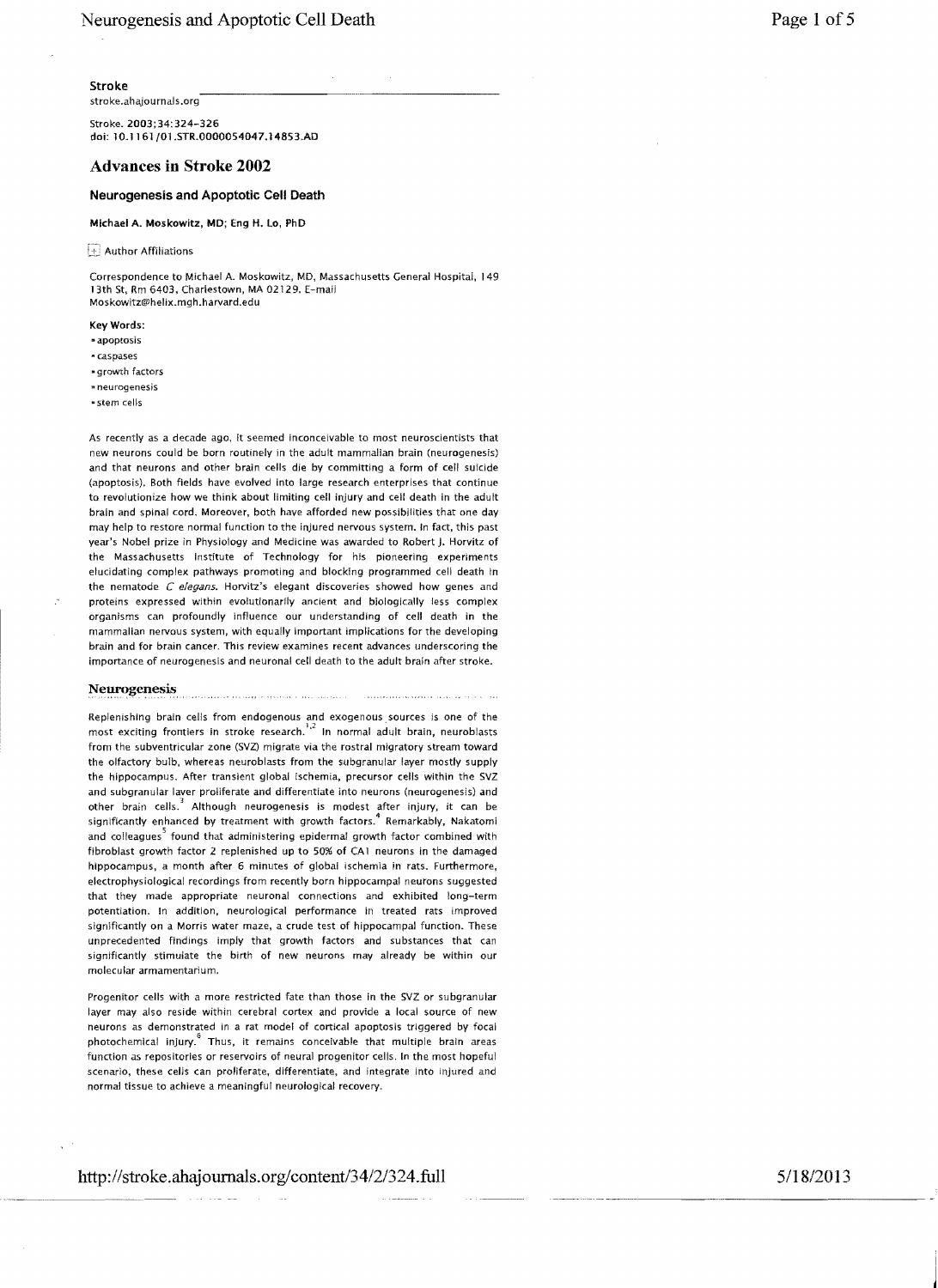An important question addressed by Arvidsson et  $aI'$  and by Parent et  $aI''$  this past year is whether brain areas not normally targeted by endogenous precursors can be repopulated by newly born cells. The evidence suggests that they can. Two weeks after transient focal ischemia in rats, chains of migrating neuroblasts divert from the rostral migratory stream and redirect toward the damaged striatum. Newly born cells express neuronal markers such as dopamine and adenosine 3',5' -monophosphate-regulated phosphoprotein of 32 kDa (DARPP-32). as in other projecting striatal neurons. The precise signaling and enVironmental cues directing cell migration remain unknown.

Replenishment of brain cells from exogenous sources (transplantation) provides a complementary approach to endogenous cell replacement that is equally exciting. In a rat focal ischemia model, implanted MHP36 murine stem cells differentiated into neurons and significantly improved neurological recovery at 3 months.  $\degree$  In another provocative study, intravenously injected bone marrow stromal cells migrated into stroke-damaged brain and stimulated the growth of new blood vessels.<sup>10</sup> Implanted stem or stromal cells may also stimulate endogenous neurogenesis by producing growth factors. Injected bone marrow cells synthesize brain--derived neurotrophic factor and nerve growth factor. reduce apoptotic cell death in penumbra, enhance endogenous neurogenesis, and improve neurological recovery after focal ischemia in rats. $^{11}$  Although the signaling pathways that promote neurogenesis remain to be fully dissected, nitric oxide and cGMP have been recently implicated.

In developing brain, the extracellular matrix provides both stimulatory and inhibitory signals that modulate neuronal migration, neurite outgrowth, and axonal extension. After injury to adult brain, reexpression of inhibitory molecules such as chondroitin sulfate proteoglycans may prevent damaged tissue from regenerating. Chondroitinase degrades these inhibitory substrates, and when infused in a rat model of spinal cord injury, enhanced the regeneration of axons in dorsal column tracts and improved locomotor recovery.13 Similar approaches may be feasible in stroke. In mammalian brain, the myelin inhibitory protein NOGO together with myelin-associated glycoprotein and oligodendrocyte glycoprotein plays a critical role in modulating axonal extension. <sup>14</sup> Targeted antibodies against NOGO neutralized this inhibitory system, promoted neuronal regrowth and axonal reconnections, and improved functional recovery after focal cerebral ischemia in rats.<sup>15</sup> Ultimately, strategies that replace damaged neurons; enhance endogenous neurogenesis; and suppress inhibitory systems will best be approached by using combined therapies. However, that will require a greater understanding of both temporal and spatial events developing in series and parallel within the recovering nervous system.

# Apoptotic Cell Death

Although published evidence for the existence of apoptotic cell death in the human brain is still limited, results from experiments in other mammalian species strongly suggest that neurons and glia may die by a mechanism resembling apoptosis. Over the past 5 years, the data generated in vivo in rats and mice and in cultured cells indicate that executioner enzymes, the caspases, are expressed in neurons and become activated during and after ischemic stress and in neurodegenerative diseases. ActiVe caspases kill cells by cleaving critical cell repair and homeostatic proteins as well as cytoskeletal proteins. Neurons from mice genetically deficient in caspase 3 are relatively resistant to cell death caused by oxygen-glucose deprivation in vitro and to mild brain ischemia after middle cerebral artery occlusion.<sup>16</sup> Pharmacological evidence showing that caspase inhibition suppresses the size of ischemic injury is consistent with these results. Because caspases are constitutively expressed at high levels by immature brain, caspase-mediated ceii death may be especially relevant to neonatal ischemia. In fact, treatment of the neonate with a novel selective nonpeptide inhibitor of caspase 3 reduced injury and blocked caspase 3 activation in a recent brain ischemia study, $^{17}$  (Unfortunately, the tested compound poorly penetrates the blood-brain barrier, so that it is impractical to test in humans.) Caspase-dependent cell death is especially prominent in tissues<br>18 sustaining milder injury and for good reason.<sup>18</sup> ATP levels in this territory, but not in the core, are sufficient to organize the apoptosomal complex and thereby activate downstream executioner caspases.

Despite encouraging preclinical results, it needs to be emphasized that necrosis and not apoptosis is the predominant cell death mechanism, although many dying cells exhibit features of both. Apoptosis and necrosis are triggered by ligation of death receptors such as by tumor necrosis factor- $\alpha$  engagement.<sup>19</sup> Based on recent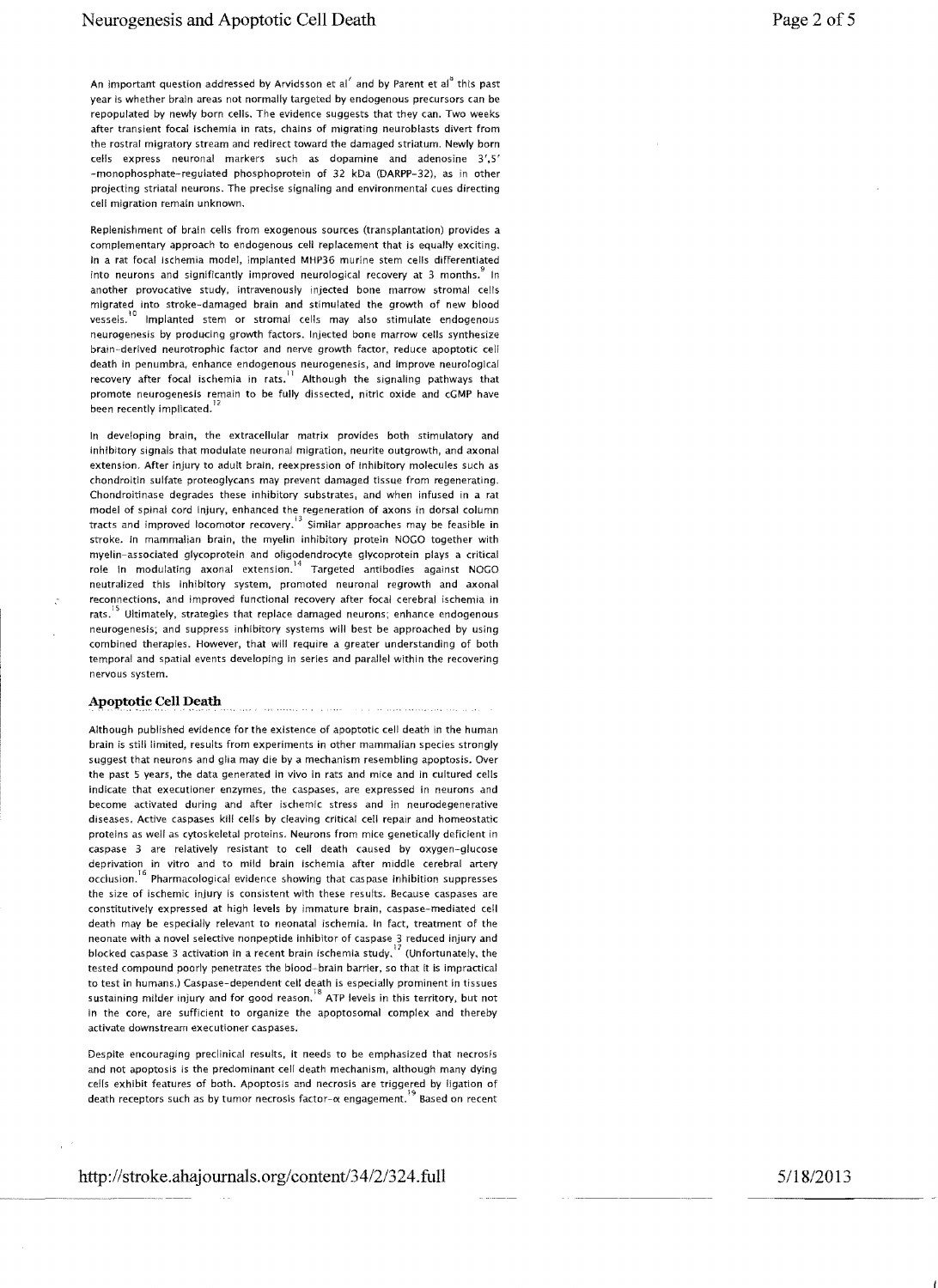work, we now also know that apoptosis can be suppressed by phosphorylating enzymes or kinases such as Akt (eg, block caspase 9) or modulated by MAP kinase pathways to either increase or reduce apoptosis. Heat shock proteins regulate the death pathway and cell fate by binding key proteins in the apoptosis cascade. Not surprisingly then, mechanisms of cell death in brain cells are highly redundant, tightly regulated, and *very* complex.

The year 2002 also witnessed the emergence of novel apoptotic cell death pathways that are caspase independent. One of these pathways involves the release of apoptosis-inducing factor (AIF). AIF, discovered in  $1999$ ,  $^{20}$  is a 67-kDa flavoprotein stored within the same mitochondrial compartment as cytochrome c (a promoter of caspase-dependent cell death on release). The role of AIF in mitochondrial function is unknown. $^{21}$  DNA damage and oxidative or excitotoxic stress release AIF. The nuclear enzyme poly(ADP)-ribose polymerase was recently implicated as a trigger.<sup>22</sup> On its relocation from the mitochondrial intermembranous space, AIF translocates to the nucleus where it binds to DNA, promotes chromatin condensation, and kills cells by a complex series of events exhibiting an apoptosis phenotype. Cell death by AIF seems resistant to treatment with pan-caspase inhibitors but is blocked partially by BcI-2.<sup>22</sup> In brain ischemia. AIF was reportedly released from mitochondria in preliminary reports. Hence, there is a compelling need for more detailed information about AIF and caspaseindependent cell death and better tools to manipulate them.<sup>"</sup>

This year Cao and colleagues<sup>24</sup> developed and tested a Bcl-xL fusion protein that promotes transport of Bel-xL across the blood-brain barrier and into neurons, enabled by a protein transduction sequence derived from the human immunodeficiency TAT protein.<sup>25</sup> Bcl-2 and its related family member Bcl-xL are among the most powerful death-suppressing proteins and inhibit both caspasedependent and caspase-independent cell death. After intraperitoneal injection, protein transduction was evident Within neurons, and importantly, ischemic injury was significantly attenuated after focal cerebral ischemia in treated mice.<sup>24</sup> Such findings are notable because they reaffirm the death-suppressing function of BcIxL in ischemic injury and establish that this technology can efficiently transduce a large molecular weight and powerful neuroprotectant into ischemic brain.

#### Acknowledgments

Portions of this work were supported by National Institutes of Health Stroke Program Project (NS10828) and 5 R01 NS374141 (M.A.M.), R01 NS37074, R01 NS38731, and R01 NS40529 (E.H.L).

.<br>The six of the company of the presentation of the

#### Footnotes

The opinions expressed in this editorial are not necessarily those of the editors or of the American Stroke Association.

 $\label{eq:2.1} \begin{minipage}{0.95\textwidth} \begin{minipage}{0.95\textwidth} \centering \begin{minipage}{0.95\textwidth} \centering \end{minipage} \begin{minipage}{0.95\textwidth} \centering \begin{minipage}{0.95\textwidth} \centering \end{minipage} \end{minipage} \begin{minipage}{0.95\textwidth} \centering \begin{minipage}{0.95\textwidth} \centering \end{minipage} \end{minipage} \begin{minipage}{0.95\textwidth} \centering \begin{minipage}{0.95\textwidth} \centering \end{minipage} \end{minipage} \begin{$ 

Received December 3,2002. Accepted December 11. 2002.

#### References

1. Coultz CL Rocenhoum DM. Dinemore IH Wechsler LR. Contant R. Cell transniantation for stroke. Ann Neurol. 2002; 52: 266-275. CrossRef Medline

The construction of the construction of the construction of the construction of the construction of the construction of the construction of the construction of the construction of the construction of the construction of th

The period service weight by the state

- 2. Tounin D. Cone EH. Adult nouronanacic and noural stam calls of the contral normaus system in mammals. J Neurosci Res. 2002; 69: 745-749. CrossRef **Medline**
- 3. Share ED I in I Rornahou D. Mouragenesis following brain ischemia. Dev Brain Res. 2002; 134: 23-30. Medline
- 4. Vachimuro C. Takani V. Harodo I. Taramata T. Thamac CC. Waahar C. Rakaurka IF Braskefield YO. Mockowitz MA ECE\_2 requisition of neuroganesic in adult hinnocamnus after hrain injury, Proc Natl Acad Sci U S A. 2001; 98: 5874 -5879. Abstract/FREE Full Text
- $\mathbf{5}_{\cdot}$  Notestomi H. Kirisi T. Oksha S. Vsmamoto S. Hatano O. Kawabara N. Tamura  $\mathbf{A}_{\cdot}$ Viring T. Nabafubu M. Degeneration of hinnocamual nuramidal neurone after icchamic hrain inform by correlitment of endogenous neural progenitors. Cell. 2002; 110: 429-441. CrossRef Medline
- 6. Manaul CC Marklie ID Induction of nouranal enerific nouranonesis in the adult  $\epsilon$ arahral cortav of adult mica: maninulation of neural precursors in situ.  $Dev$ Brain Res. 2002; 134: 57-76. CrossRef Medline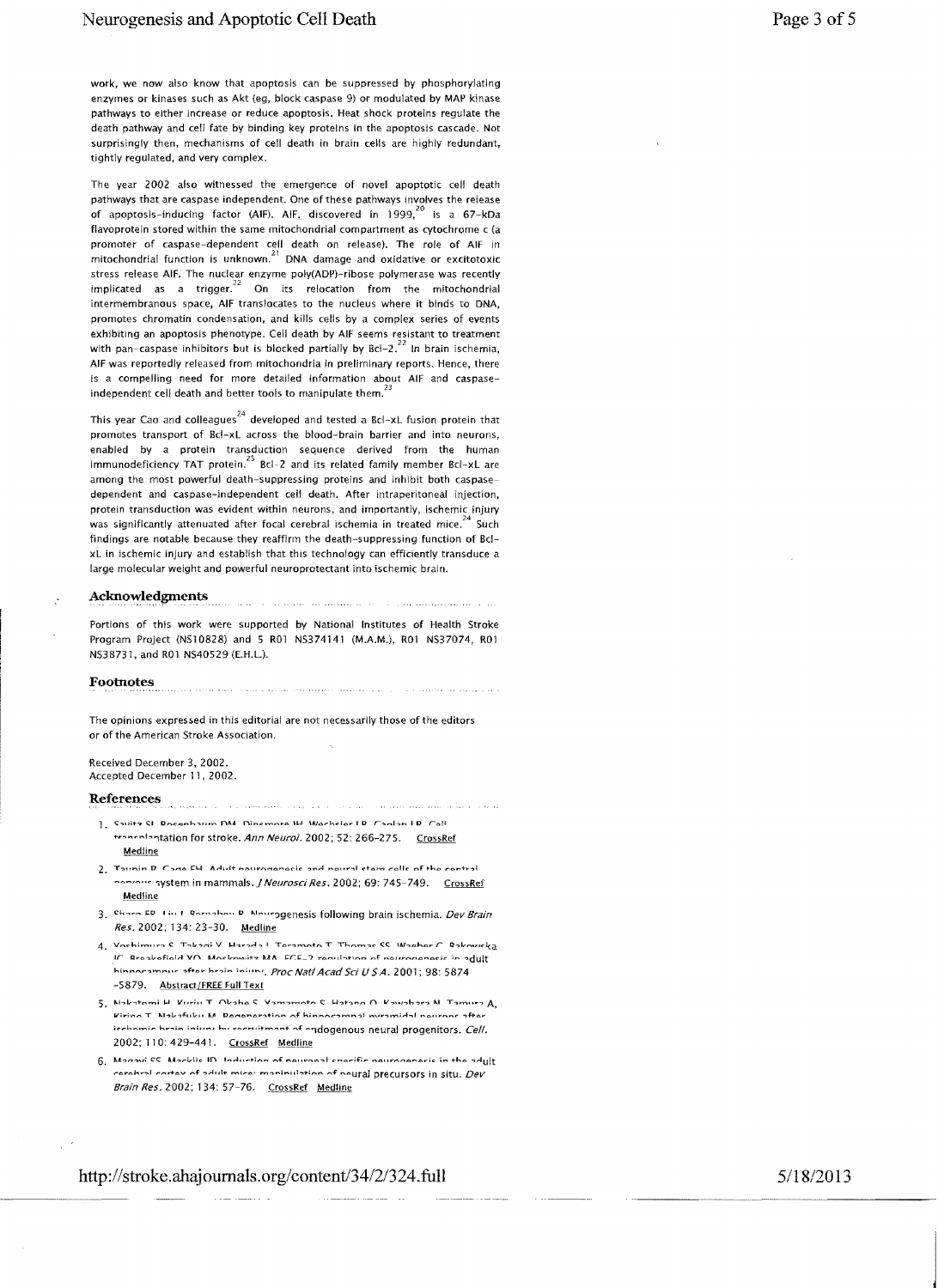- 7. Arvideens A. Collin T. Virib D. Vobsis 7. Lindvall A. Nouranal replacement from andogenous procureors in the adult brain after stroke, Nature Med. 2002; 8: 963-970. CrossRef Medline
- 8. Daront IM Voylor 79 Conc C. Dorunin N. Forriorn DM. Dot forobrain naurononosis and etriatal nouron replacement after focal stroke. Ann Neurol, 2002; 52: 802-813. CrossRef Medline
- 9. Modo M Stroamer D Tonn E Datel C Hodnes H Efferts of implantation site of ctom call arofts on bohavioral recovery from stroke damage. Stroke. 2002; 33: 2270-2278. Abstract/FREE Full Text
- 10. Thang 7F. Thang I liang A Fhans M Rone marrow derived endotholial programitor calls norticinate in corabral naousscrularization after focal cerebral icchamin in the adult mouse. Circ Res. 2002; 90: 284-288. **Abstract/FREE Full Text**
- 11. IIV Chan I Chan VC Wonel Coutain SC Vu VV Vatakowski M. Thana II In .<br>M. Ianakiraman N. Chonn M. Human marrow etromal cell therany for ctroke in rational methodies and functional recovery. Neurology. 2002; 59: 514-523. **Abstract/FREE Full Text**
- 12. Thann D. Wann V. Thann t. Thann 7. Teann W. Lu M. Thann I. Chann M. Sildenafil (Vianra) induces nourogenesis and promotes functional recovery after stroke in rats. Stroke. 2002; 33: 2675-2680. Abstract/FREE Full Text
- 3. Readhuru El Moon LDE Ronat Rt Vina VD Ronnot CC Ratal DN Equinott RN McMahon SR. Chandroitinase ARC promotes functional recovery after spinal. Nature. 2002; 416: 636-640. CrossRef Medline
- 14. Woolf CL Rhochlinger S. It takes more than two to NOGO. Science, 2002; 297: 1132-1133. FREE Full Text
- 15. Danadonoulos CM Teai SV Alehiai T O'Reion TE Schwah ME Kartia Cl Eunctional recovery and neuroanatomical placticity following middle cerebral artoni occlusion and this 1 antibody trastment in the adult rat. Ann Neurol. 2002; 51: 433-441. CrossRef Medline
- 16. La D. Wu V. Huann 7. Matricehita K. Plaenila M. Augustinark IC. Human BT, Viian L. Kuida K. Elavoll RA. Mockowitz MA. Caenaco activation and and in vitro overnan plucoso dantivation. Proc Natl Acad Sci USA. 2002; 99: 15188-15193. Abstract/FREE Full Text
- 17. Han RH. Han RH. Yu D. Choi L. Han V. Yanthoudakie C. Bou C. Tam I Voillancourt L'Oducci Lat al Salactiva ravarcible caenace 2 inhibitor is |agreementative and reveale dictinct nathways his outrained hunovic-icchamic hrain injury. J Biol Chem. 2002; 277: 30128-30136. **Abstract/FREE Full Text**
- 18. Nicotars D. Linton CA. Evritatavine in nauronal anontosis and necrosis. J Cereb Blood Flow Metab. 1999; 19: 583-591. CrossRef Medline
- 19. Martin Willalha A. Hahne M. Kleer C. Vonel I. Falk W. Schenkel I. Krammer DH Theronoutic noutralization of CDQS. ligand and TNF attoruates brain damage in stroke. Cell Death Differ. 2001; 8: 679-686. CrossRef Medline
- 20. Surin CA. Loronzo HK. Zomzami N. Morzo I. Snow RF. Rrothore CM. Mangion J, lacotot E. Costantini P. Loeffler M. et al. Molecular characterization of mitochondrial anontosis-inducing factor, Nature, 1999; 397: 441-446. CrossRef Medline
- 21. Linton CA. Roccu Watzal E. Dualing activities of AIE in call doath varsus eundual: DNA binding and redox activity. Cell. 2002; 111: 147-150. CrossRef Medline
- 22. Vu S.M. Wann H. Doltrac ME. Coombe C. Roware WI Farlaroff HI. Dolríar C.G. Nowcon W. Medistion of nobelAND\_Ribocalnolumerace\_1.denendept Cell death hy anontosis-inducing factor. Science, 2002; 297: 259-263. **Abstract/FREE Full Text**
- 23. Chiarmai A. Macknwitz MA. DADD\_1: a nornatrator of apoptotic cell death? Science. 2002; 297: 200-201. FREE Full Text
- 24, Can C. Rol W. Co.H. Hann A. Lun V. Sharn ER. Lu A. Ran R. Craham SH, Chen J. In visin delivery of a Relief fucion arotain containing the TAT arotain transduction domain protects anainst ischamic brain injury and neuronal apoptosis. *J Neurosci*. 2002; 22: 5424-5431.
- 25. Nogahora H. Vocaro-Abhani AM. Coudar Et. Ho A. Latham DC. Licev NA Recker\_Hanak M. Ezhoucky SA. Downy SE. Transduction of full\_length TAT furion protains into mammalian calle: TAT, n27Kin] induces cell migration. Nat Med. 1998; 4: 1449-1452. CrossRef Medline

# Articles citing this article

The Mitochondrial Permeability Transition Pore Regulates Nitric Oxide-Mediated Apoptosis of Neurons Induced by Target Deprivation